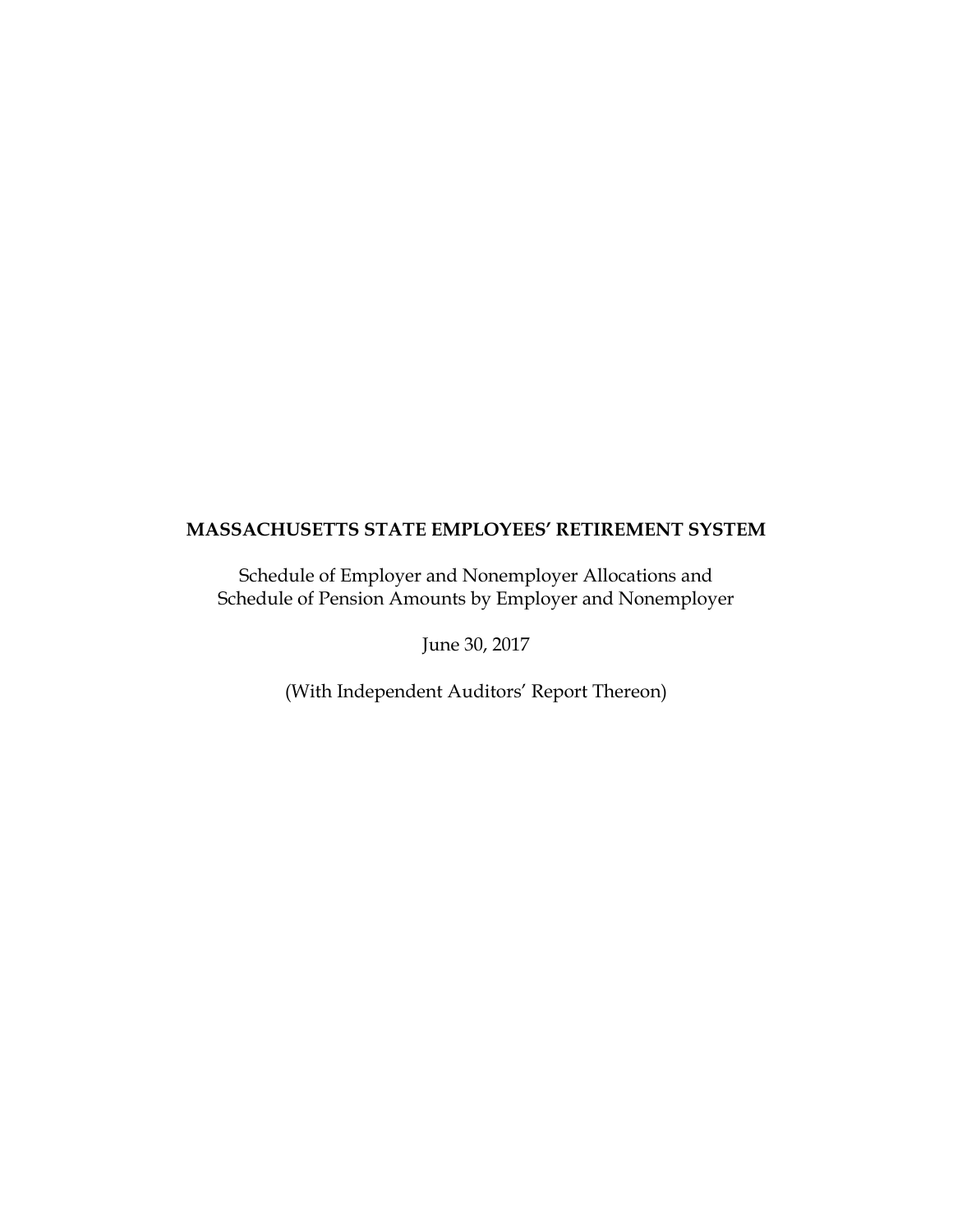

KPMG LLP Two Financial Center 60 South Street Boston, MA 02111

## **Independent Auditors' Report**

Mr. Thomas G. Shack III, Comptroller Commonwealth of Massachusetts:

We have audited the accompanying schedule of employer and nonemployer allocations of the Massachusetts State Employees' Retirement System (MSERS) as of and for the year ended June 30, 2017, and the related notes. We have also audited the total for all entities of the columns titled net pension liability, total deferred outflows of resources, total deferred inflows of resources, and total employer pension expense (specified column totals) included in the accompanying schedule of pension amounts by employer and nonemployer of MSERS as of and for the year ended June 30, 2017, and the related notes.

## *Management's Responsibility for the Schedules*

Management is responsible for the preparation and fair presentation of these schedules in accordance with U.S. generally accepted accounting principles; this includes the design, implementation, and maintenance of internal control relevant to the preparation and fair presentation of the schedule that are free from material misstatement, whether due to fraud or error.

## *Auditors' Responsibility*

Our responsibility is to express opinions on the schedule of employer and nonemployer allocations and the specified column totals included in the schedule of pension amounts by employer and nonemployer based on our audit. We conducted our audit in accordance with auditing standards generally accepted in the United States of America. Those standards require that we plan and perform the audit to obtain reasonable assurance about whether the schedule of employer and nonemployer allocations and the specified column totals included in the schedule of pension amounts by employer and nonemployer are free from material misstatement.

An audit involves performing procedures to obtain audit evidence about the amounts and disclosures in the schedule of employer and nonemployer allocations and the specified column totals included in the schedule of pension amounts by employer and nonemployer. The procedures selected depend on the auditors' judgment, including the assessment of the risks of material misstatement of the schedule of employer and nonemployer allocations and the specified column totals included in the schedule of pension amounts by employer and nonemployer, whether due to fraud or error. In making those risk assessments, the auditor considers internal control relevant to the entity's preparation and fair presentation of the schedule of employer and nonemployer allocations and the specified column totals included in the schedule of pension amounts by employer and nonemployer in order to design audit procedures that are appropriate in the circumstances, but not for the purpose of expressing an opinion on the effectiveness of the entity's internal control. Accordingly, we express no such opinion. An audit also includes evaluating the appropriateness of accounting policies used and the reasonableness of significant accounting estimates made by management, as well as evaluating the overall presentation of the schedule of employer and nonemployer allocations and the specified column totals included in the schedule of pension amounts by employer and nonemployer.

We believe that the audit evidence we have obtained is sufficient and appropriate to provide a basis for our audit opinions.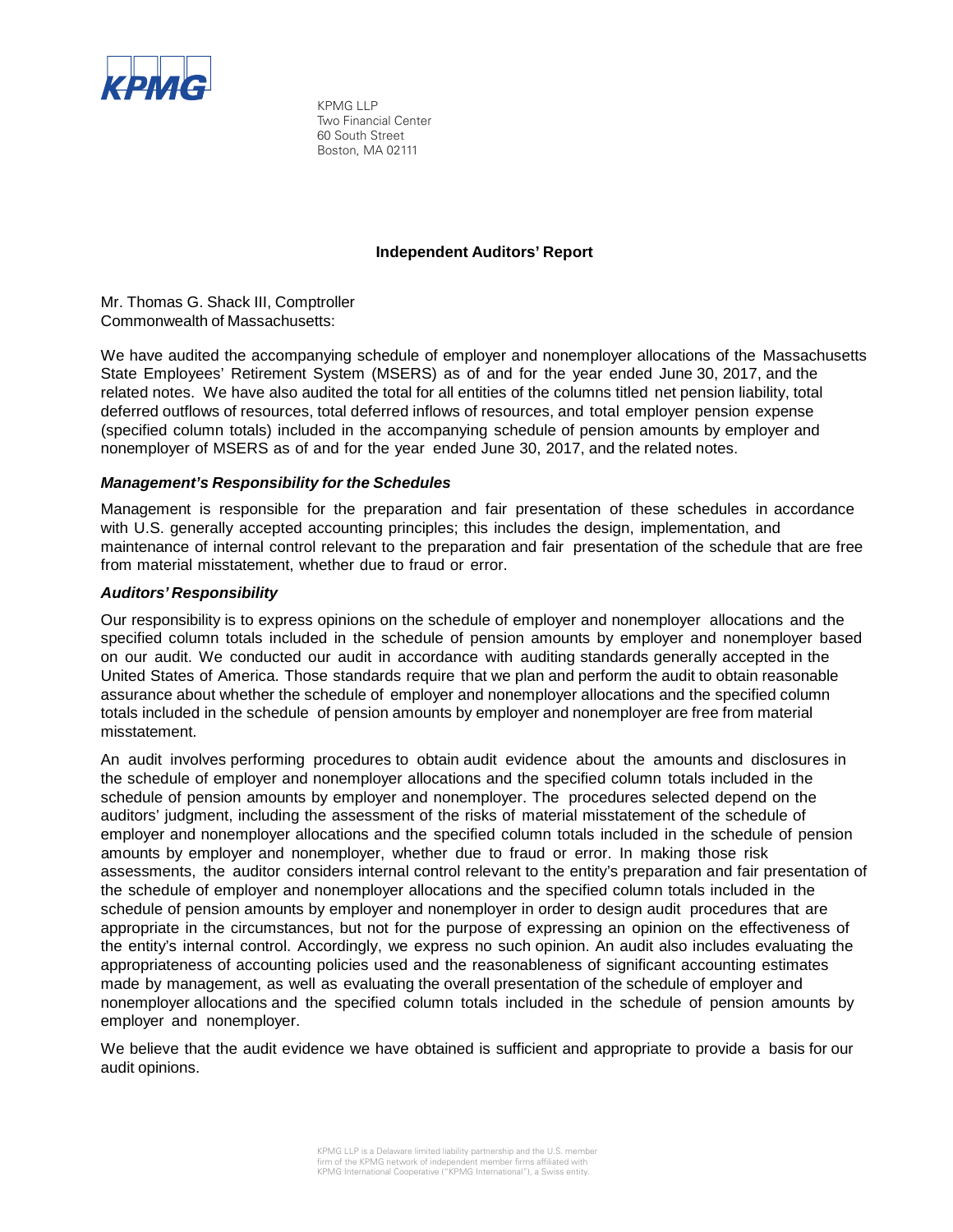

## *Opinions*

In our opinion, the schedules referred to above present fairly, in all material respects, the employer and nonemployer allocations and net pension liability, total deferred outflows of resources, total deferred inflows of resources, and total employer pension expense for the total of all participating entities for MSERS as of and for the year ended June 30, 2017 in accordance with U.S. generally accepted accounting principles.

### *Restriction on Use*

Our report is intended solely for information and use of MSERS management and its board, MSERS employers and their auditors and the Commonwealth of Massachusetts, and is not intended to be and should not be used by anyone other than these specified parties.

KPMG LLP

Boston, Massachusetts March 16, 2018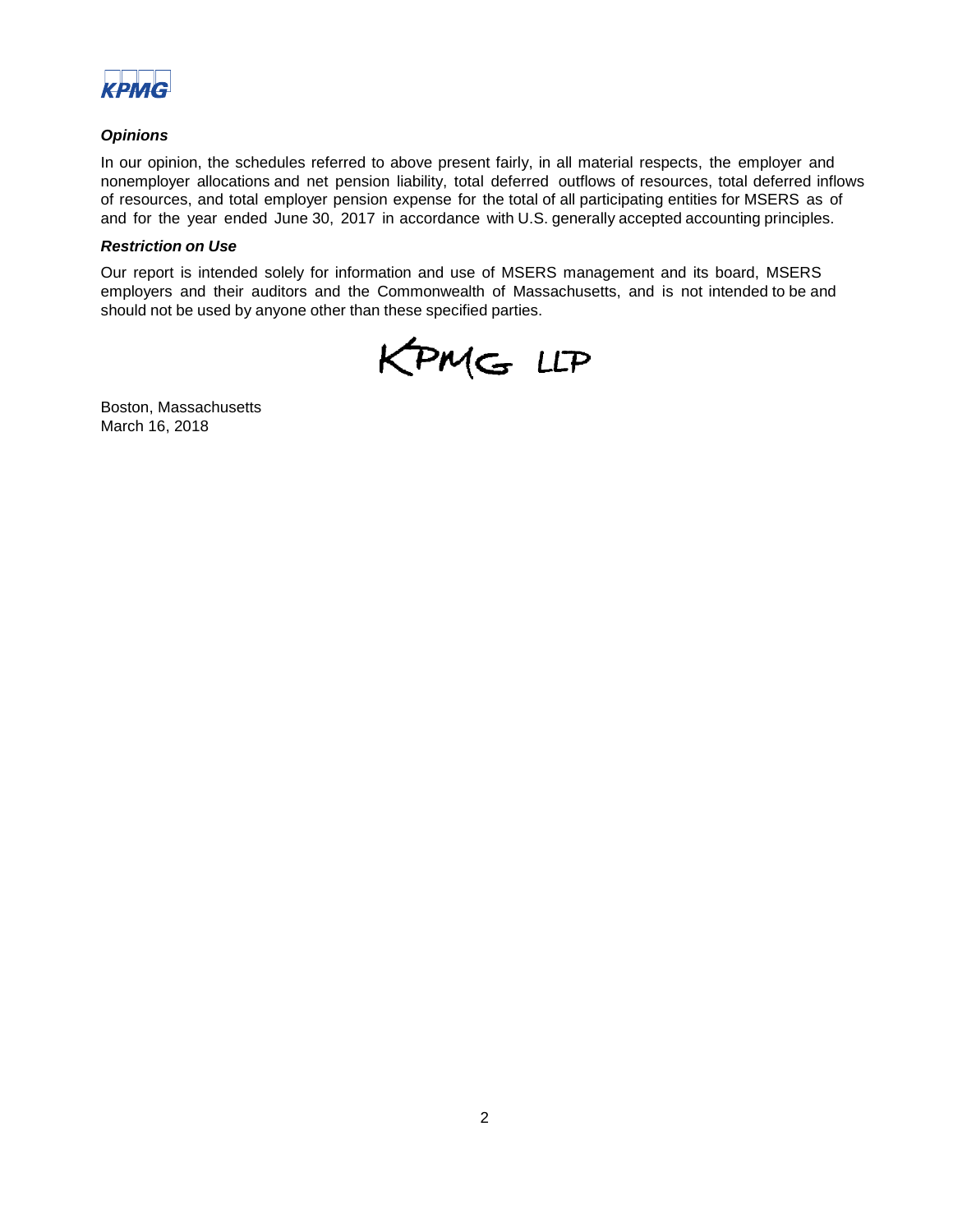### SCHEDULE OF EMPLOYER AND NONEMPLOYER ALLOCATIONS

As of and for the fiscal year ended June 30, 2017

| Employer/Nonemployer                                                 | Actual<br>Contributions | Employer/<br>Nonemployer<br>Allocation<br>Percentage |
|----------------------------------------------------------------------|-------------------------|------------------------------------------------------|
| <b>Non Special Funding Situations:</b>                               |                         |                                                      |
| 9045 - Commonwealth of Massachusetts:                                |                         |                                                      |
|                                                                      | 719,839,637             |                                                      |
|                                                                      |                         |                                                      |
|                                                                      | 719,839,637             | 92.07322%                                            |
| 6070 - Massachusetts State College Building Authority:               |                         |                                                      |
|                                                                      | 115,941                 |                                                      |
|                                                                      | 117,428                 |                                                      |
|                                                                      |                         |                                                      |
|                                                                      | 233,369                 | 0.02985%                                             |
| 6090 - Massachusetts Convention Center Authority:                    |                         |                                                      |
|                                                                      | 754,322                 |                                                      |
|                                                                      | 1,666,075               |                                                      |
|                                                                      |                         |                                                      |
|                                                                      | 2,420,397               | 0.30959%                                             |
| 9045 - Massachusetts Department of Transportation:                   |                         |                                                      |
|                                                                      | 25,518,901              |                                                      |
|                                                                      | 9,184,815               |                                                      |
|                                                                      | 34,703,716              | 4.43888%                                             |
| 8060 - Assabet Valley Regional Vocational School District:           |                         |                                                      |
|                                                                      | 390,938                 |                                                      |
|                                                                      |                         |                                                      |
|                                                                      | 390,938                 | 0.05000%                                             |
| 8100 - Blackstone Valley Regional Vocational School District:        |                         |                                                      |
|                                                                      |                         |                                                      |
|                                                                      | 442,712                 |                                                      |
|                                                                      |                         |                                                      |
|                                                                      | 442,712                 | 0.05663%                                             |
|                                                                      |                         |                                                      |
|                                                                      | 273.645                 |                                                      |
|                                                                      |                         |                                                      |
| Total Bristol/Plymouth Regional Vocational Technical School District | 273,645                 | 0.03500%                                             |
| 8160 - Central Massachusetts Regional Planning Commission:           |                         |                                                      |
|                                                                      |                         |                                                      |
|                                                                      | 178,891                 |                                                      |
|                                                                      | 178,891                 | 0.02288%                                             |
| 8020 - Merrimack Valley Planning Commission:                         |                         |                                                      |
|                                                                      |                         |                                                      |
|                                                                      | 146,549                 |                                                      |
|                                                                      |                         |                                                      |
|                                                                      | 146,549                 | 0.01874%                                             |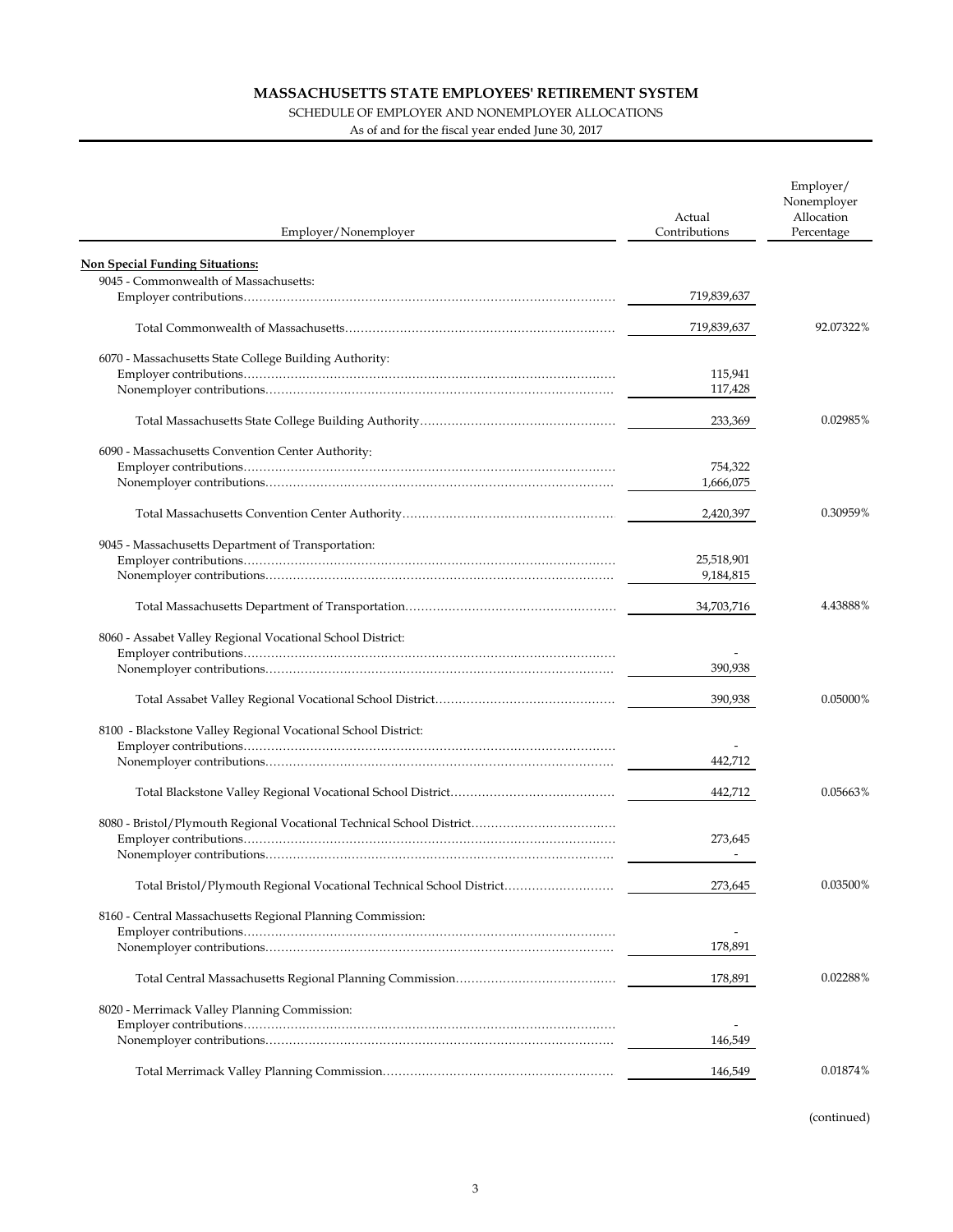### SCHEDULE OF EMPLOYER AND NONEMPLOYER ALLOCATIONS

As of and for the fiscal year ended June 30, 2017

 $\overline{a}$ 

| Employer/Nonemployer                                                   | Actual<br>Contributions | Employer/<br>Nonemployer<br>Allocation<br>Percentage |
|------------------------------------------------------------------------|-------------------------|------------------------------------------------------|
| 8010 - Montachusett Regional Planning Commission:                      |                         |                                                      |
|                                                                        |                         |                                                      |
|                                                                        | 135,713                 |                                                      |
|                                                                        | 135,713                 | 0.01736%                                             |
| 8090 - Montachusett Regional Vocational Technical School District:     |                         |                                                      |
|                                                                        | 207,998                 |                                                      |
|                                                                        | 281,641                 |                                                      |
|                                                                        |                         |                                                      |
|                                                                        | 489,639                 | 0.06263%                                             |
| 8070 - Nashoba Associated Boards of Health:                            |                         |                                                      |
|                                                                        |                         |                                                      |
|                                                                        | 503,230                 |                                                      |
|                                                                        |                         |                                                      |
|                                                                        | 503,230                 | 0.06437%                                             |
| 8040 - North Middlesex Council of Governments:                         |                         |                                                      |
|                                                                        |                         |                                                      |
|                                                                        | 111,781                 |                                                      |
|                                                                        |                         |                                                      |
|                                                                        | 111,781                 | 0.01430%                                             |
| 8030 - Northeast Metro Regional Vocational Technical School District:  |                         |                                                      |
|                                                                        |                         |                                                      |
|                                                                        | 371,579                 |                                                      |
|                                                                        |                         |                                                      |
|                                                                        | 371,579                 | 0.04753%                                             |
| 8170 - Old Colony Planning Council:                                    |                         |                                                      |
|                                                                        |                         |                                                      |
|                                                                        | 144,370                 |                                                      |
|                                                                        |                         |                                                      |
|                                                                        | 144,370                 | 0.01847%                                             |
|                                                                        |                         |                                                      |
| 8180 - Old Colony Regional Vocational Technical School District:       | 119,299                 |                                                      |
|                                                                        | 66,231                  |                                                      |
|                                                                        |                         |                                                      |
|                                                                        | 185,530                 | 0.02373%                                             |
|                                                                        |                         |                                                      |
| 8110 - Pioneer Valley Planning Commission:                             |                         |                                                      |
|                                                                        | 370,970                 |                                                      |
|                                                                        |                         |                                                      |
|                                                                        | 370,970                 | 0.04745%                                             |
| 8140 - Southeastern Regional Planning & Economic Development District: |                         |                                                      |
|                                                                        |                         |                                                      |
|                                                                        | 212,186                 |                                                      |
|                                                                        |                         |                                                      |
| Total Southeastern Regional Planning & Economic Development District   | 212,186                 | 0.02714%                                             |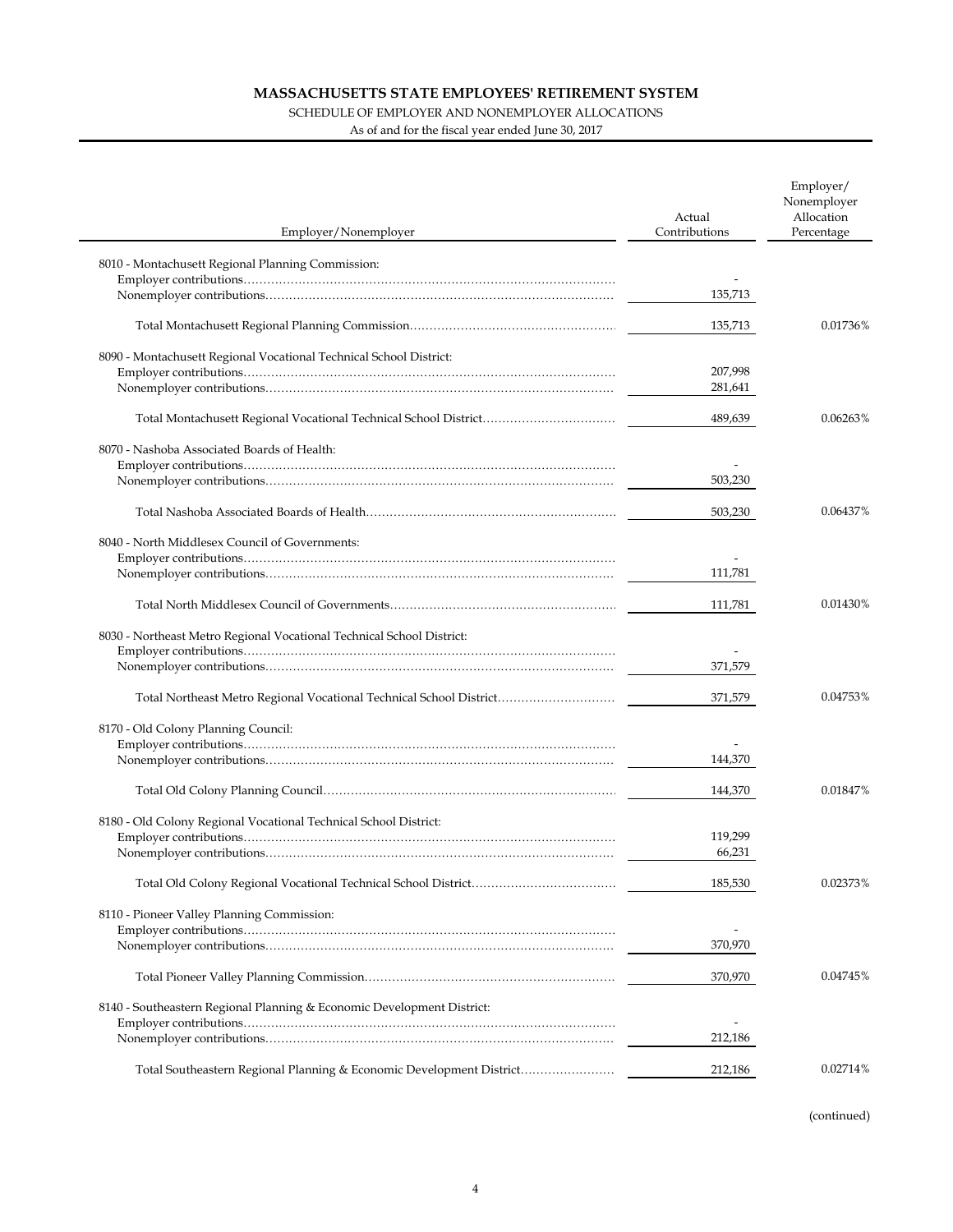### SCHEDULE OF EMPLOYER AND NONEMPLOYER ALLOCATIONS

As of and for the fiscal year ended June 30, 2017

| Employer/Nonemployer                                                 | Actual<br>Contributions | Employer/<br>Nonemployer<br>Allocation<br>Percentage |
|----------------------------------------------------------------------|-------------------------|------------------------------------------------------|
|                                                                      |                         |                                                      |
| 8120 - Southeastern Regional School District:                        | 410,622                 |                                                      |
|                                                                      | 274,888                 |                                                      |
|                                                                      |                         |                                                      |
|                                                                      | 685,510                 | 0.08768%                                             |
| 8200 - Tri-County Regional Vocational Technical School District:     |                         |                                                      |
|                                                                      | 291,180                 |                                                      |
|                                                                      |                         |                                                      |
|                                                                      |                         |                                                      |
|                                                                      | 291,180                 | 0.03724%                                             |
| 8190 - Upper Blackstone Water Pollution Abatement District:          |                         |                                                      |
|                                                                      | 419,300                 |                                                      |
|                                                                      | 84,555                  |                                                      |
|                                                                      |                         |                                                      |
|                                                                      | 503,855                 | 0.06445%                                             |
| 8130 - Upper Cape Cod Regional Vocational Technical School District: |                         |                                                      |
|                                                                      |                         |                                                      |
|                                                                      | 256,953                 |                                                      |
|                                                                      | 256,953                 | 0.03287%                                             |
| <b>Special Funding Situations (Educational Collaboratives):</b>      |                         |                                                      |
| 6013 - ACCEPT Education Collaborative:                               |                         |                                                      |
|                                                                      | 132,617                 |                                                      |
|                                                                      | 223,490                 |                                                      |
|                                                                      |                         |                                                      |
|                                                                      | 356,107                 | 0.04555%                                             |
| 6022 - Assabet Valley Collaborative:                                 |                         |                                                      |
|                                                                      | 82,968                  |                                                      |
|                                                                      | 113,458                 |                                                      |
|                                                                      |                         |                                                      |
|                                                                      | 196,426                 | 0.02512%                                             |
|                                                                      |                         |                                                      |
| 6004 - Bi-County Education Collaborative:                            |                         |                                                      |
|                                                                      | 169,576<br>245,655      |                                                      |
|                                                                      |                         |                                                      |
|                                                                      | 415,231                 | 0.05311%                                             |
| 6018 - C.A.S.E. Collaborative:                                       |                         |                                                      |
|                                                                      | 338,159                 |                                                      |
|                                                                      | 455,393                 |                                                      |
|                                                                      |                         |                                                      |
|                                                                      | 793,552                 | 0.10150%                                             |
| 6016 - Cape Cod Collaborative:                                       |                         |                                                      |
|                                                                      | 209,060                 |                                                      |
|                                                                      | 292,512                 |                                                      |
|                                                                      |                         |                                                      |
|                                                                      | 501,572                 | 0.06416%                                             |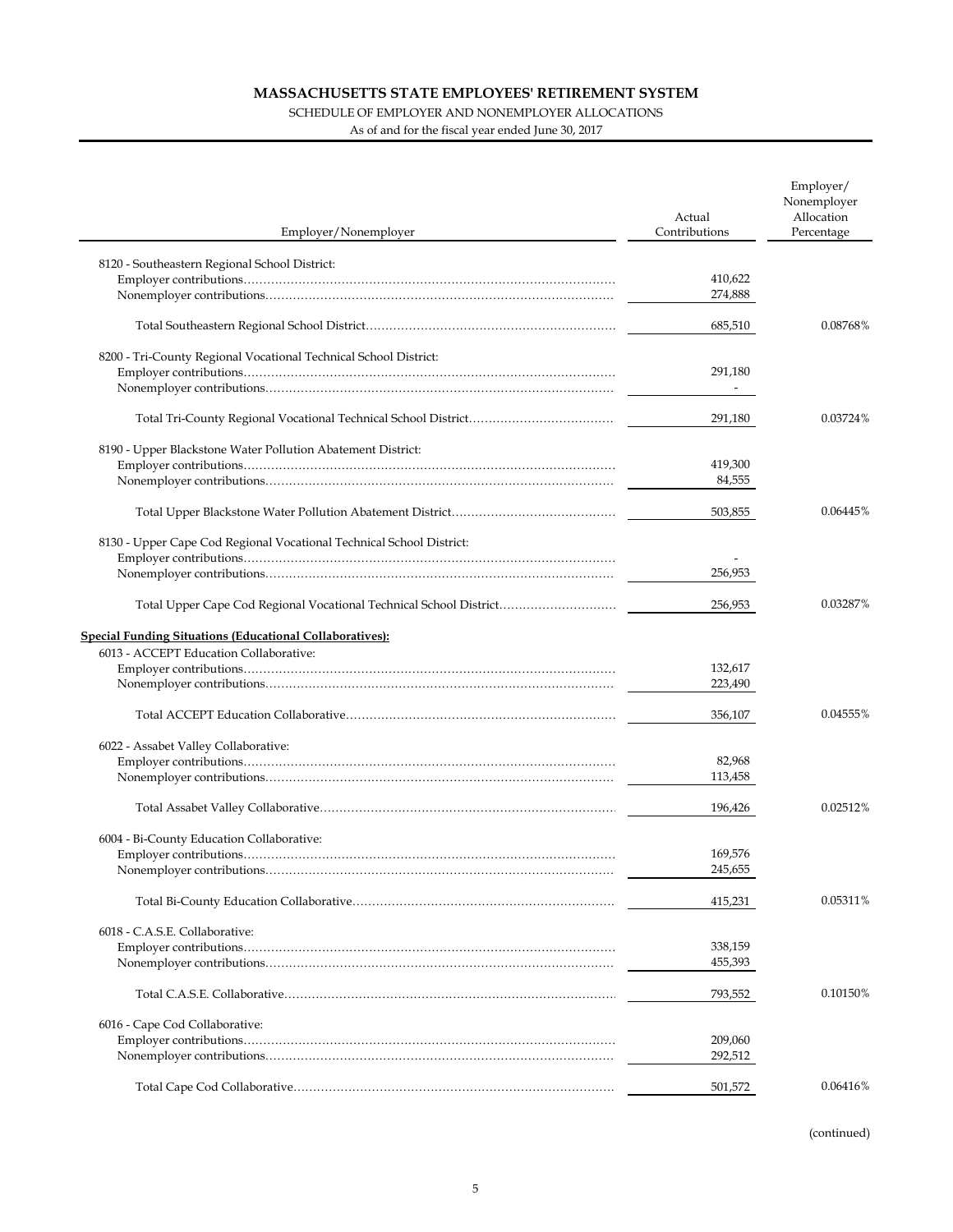### SCHEDULE OF EMPLOYER AND NONEMPLOYER ALLOCATIONS

As of and for the fiscal year ended June 30, 2017

| Employer/Nonemployer                                          | Actual<br>Contributions | Employer/<br>Nonemployer<br>Allocation<br>Percentage |
|---------------------------------------------------------------|-------------------------|------------------------------------------------------|
| 6010 - CAPS Education Collaborative:                          |                         |                                                      |
|                                                               | 98,982                  |                                                      |
|                                                               | 265,162                 |                                                      |
|                                                               | 364,144                 | 0.04658%                                             |
| 6035 - Central Massachusetts Special Education Collaborative: |                         |                                                      |
|                                                               | 138,806                 |                                                      |
|                                                               | 208,778                 |                                                      |
|                                                               | 347,584                 | 0.04446%                                             |
| 6012 - CHARMS Collaborative:                                  |                         |                                                      |
|                                                               | 21,523                  |                                                      |
|                                                               | 55,635                  |                                                      |
|                                                               | 77,158                  | 0.00987%                                             |
| 6017 - Collaborative for Educational Services:                |                         |                                                      |
|                                                               | 286,308                 |                                                      |
|                                                               | 471,217                 |                                                      |
|                                                               | 757,525                 | 0.09689%                                             |
| 6021 - CREST Collaborative:                                   |                         |                                                      |
|                                                               | 323,960                 |                                                      |
|                                                               | 482,535                 |                                                      |
|                                                               | 806,495                 | 0.10316%                                             |
| 6030 - EDCO Collaborative:                                    |                         |                                                      |
|                                                               | 232,052                 |                                                      |
|                                                               | 280,065                 |                                                      |
|                                                               | 512,117                 | 0.06550%                                             |
| 6019 - FLLAC Collaborative:                                   |                         |                                                      |
|                                                               | 81,280                  |                                                      |
|                                                               | 119,161                 |                                                      |
|                                                               | 200,441                 | 0.02564%                                             |
| 6034 - LABBB Collaborative:                                   |                         |                                                      |
|                                                               | 358,162                 |                                                      |
|                                                               | 364,446                 |                                                      |
|                                                               | 722,608                 | 0.09243%                                             |
| 6011 - Lower Pioneer Valley Education Collaborative:          |                         |                                                      |
|                                                               | 416,428                 |                                                      |
|                                                               | 648,459                 |                                                      |
|                                                               | 1,064,887               | 0.13621%                                             |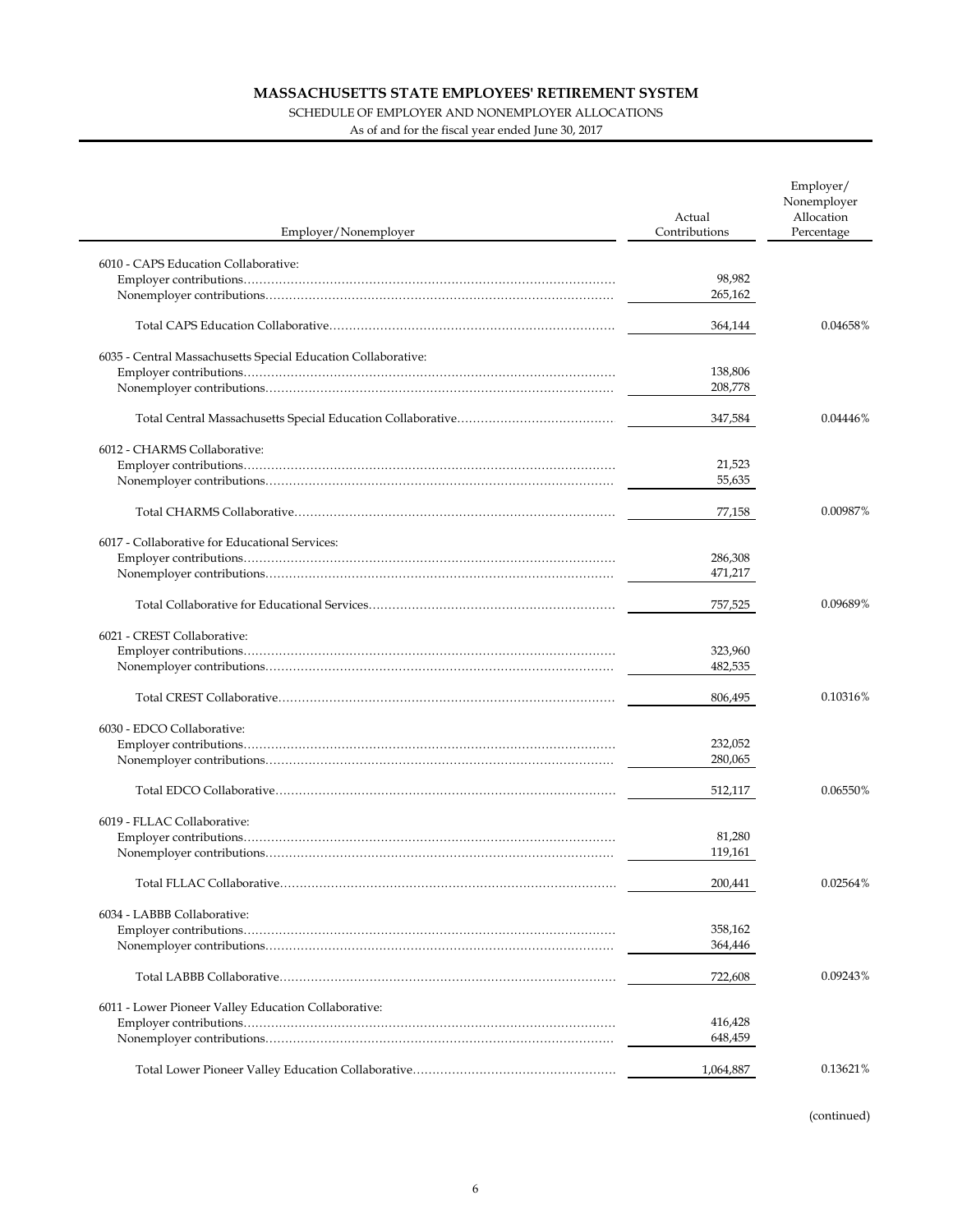### SCHEDULE OF EMPLOYER AND NONEMPLOYER ALLOCATIONS

As of and for the fiscal year ended June 30, 2017

| Employer/Nonemployer                                       | Actual<br>Contributions | Employer/<br>Nonemployer<br>Allocation<br>Percentage |
|------------------------------------------------------------|-------------------------|------------------------------------------------------|
| 6014 - North River Collaborative:                          |                         |                                                      |
|                                                            | 207,644                 |                                                      |
|                                                            | 466,776                 |                                                      |
|                                                            | 674,420                 | 0.08626%                                             |
| 6006 - North Shore Education Consortium:                   |                         |                                                      |
|                                                            | 252,774                 |                                                      |
|                                                            | 365,266                 |                                                      |
|                                                            | 618,040                 | 0.07905%                                             |
| 6007 - Pilgrim Area Collaborative:                         |                         |                                                      |
|                                                            | 84,491                  |                                                      |
|                                                            | 122,091                 |                                                      |
|                                                            | 206,582                 | 0.02642%                                             |
| 6031 - READS Collaborative:                                |                         |                                                      |
|                                                            | 140,895                 |                                                      |
|                                                            | 203,905                 |                                                      |
|                                                            |                         |                                                      |
|                                                            | 344,800                 | 0.04410%                                             |
| 6033 - SEEMS Collaborative:                                |                         |                                                      |
|                                                            | 325,726                 |                                                      |
|                                                            | 513,657                 |                                                      |
|                                                            | 839,383                 | 0.10736%                                             |
| 6009 - Shore Education Consortium:                         |                         |                                                      |
|                                                            | 407,346                 |                                                      |
|                                                            | 563,854                 |                                                      |
|                                                            | 971,200                 | 0.12422%                                             |
| 6015 - South Coast Education Collaborative:                |                         |                                                      |
|                                                            | 216,401                 |                                                      |
|                                                            | 410,870                 |                                                      |
|                                                            |                         |                                                      |
|                                                            | 627,271                 | 0.08023%                                             |
| 6001 - South Shore Education Collaborative:                |                         |                                                      |
|                                                            | 229,284                 |                                                      |
|                                                            | 269,143                 |                                                      |
|                                                            | 498,427                 | 0.06375%                                             |
| 6003 - Southeastern Massachusetts Education Collaborative: |                         |                                                      |
|                                                            | 247,281                 |                                                      |
|                                                            | 349,871                 |                                                      |
|                                                            | 597,152                 | 0.07638%                                             |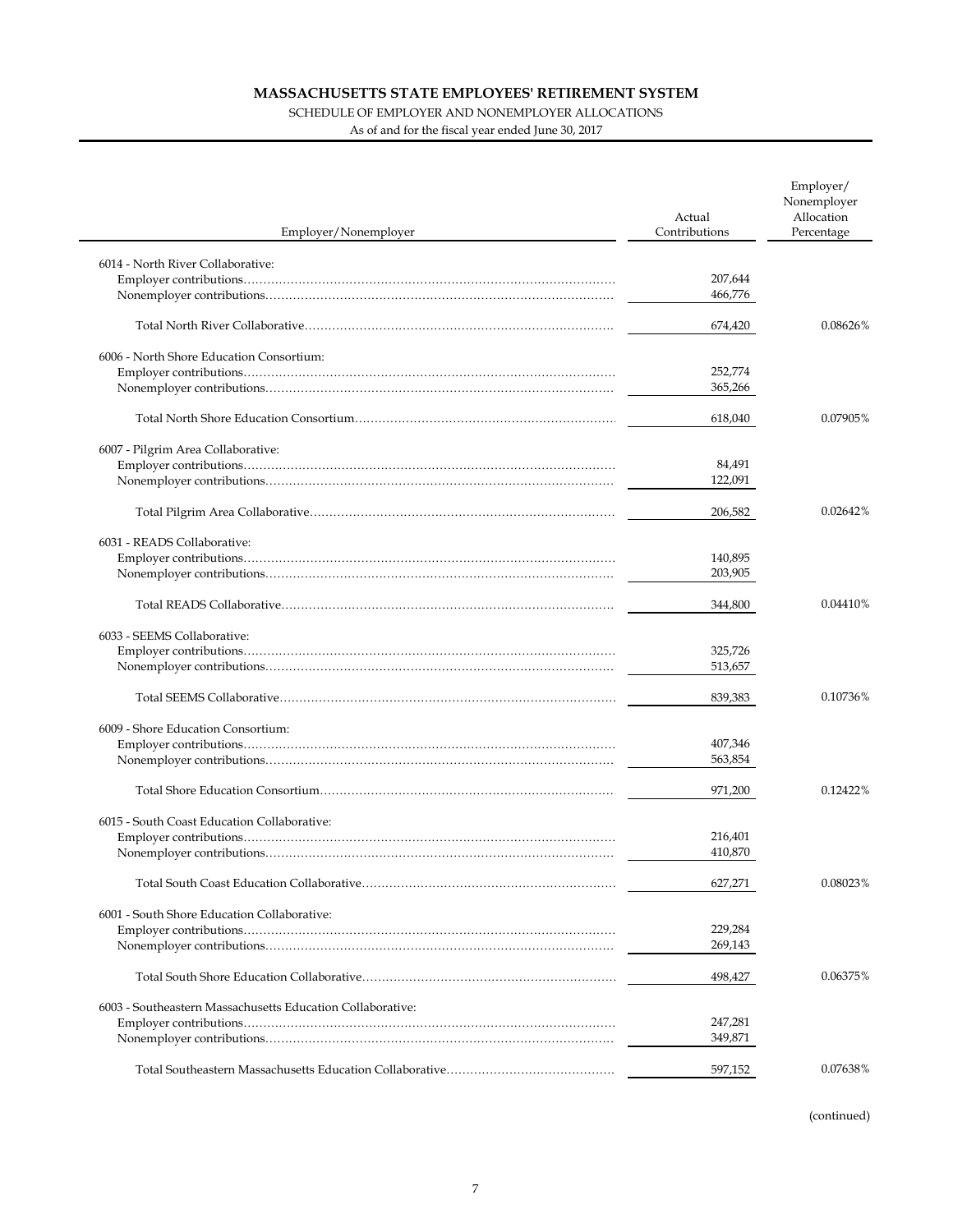## SCHEDULE OF EMPLOYER AND NONEMPLOYER ALLOCATIONS

As of and for the fiscal year ended June 30, 2017

| Employer/Nonemployer                                                | Actual<br>Contributions | Employer/<br>Nonemployer<br>Allocation<br>Percentage |
|---------------------------------------------------------------------|-------------------------|------------------------------------------------------|
| 6002 - Southern Worcester County Education Collaborative:           |                         |                                                      |
|                                                                     | 108,111                 |                                                      |
|                                                                     | 159,429                 |                                                      |
|                                                                     | 267,540                 | 0.03422%                                             |
| 6027 - The Educational Co-Op:                                       |                         |                                                      |
|                                                                     | 73,663                  |                                                      |
|                                                                     | 103,268                 |                                                      |
|                                                                     | 176,931                 | 0.02263%                                             |
| 6020 - Valley Collaborative:                                        |                         |                                                      |
|                                                                     | 205,532                 |                                                      |
|                                                                     | 429,125                 |                                                      |
|                                                                     | 634,657                 | 0.08118%                                             |
| Special Funding Situations (Other than Educational Collaboratives): |                         |                                                      |
| 8150 - Berkshire Regional Planning Commission:                      |                         |                                                      |
|                                                                     |                         |                                                      |
|                                                                     | 166,787                 |                                                      |
|                                                                     | 166,787                 | 0.02133%                                             |
| 8250 - Devens Enterprise Commission:                                |                         |                                                      |
|                                                                     |                         |                                                      |
|                                                                     | 36,678                  |                                                      |
|                                                                     | 36,678                  | 0.00469%                                             |
| 6037 - Franklin Regional Council of Governments:                    |                         |                                                      |
|                                                                     |                         |                                                      |
|                                                                     | 345,687                 |                                                      |
|                                                                     | 345,687                 | 0.04422%                                             |
| 8210 - Massachusetts Development Finance Agency:                    |                         |                                                      |
|                                                                     |                         |                                                      |
|                                                                     | 240,493                 |                                                      |
|                                                                     | 240,493                 | 0.03076%                                             |
| 6200 - Massachusetts Healthcare Connector Authority:                |                         |                                                      |
|                                                                     |                         |                                                      |
|                                                                     | 910,430                 |                                                      |
|                                                                     | 910,430                 | 0.11645%                                             |
| 8211 - Massachusetts Life Sciences Center:                          |                         |                                                      |
|                                                                     |                         |                                                      |
|                                                                     | 43,865                  |                                                      |
|                                                                     | 43,865                  | 0.00561%                                             |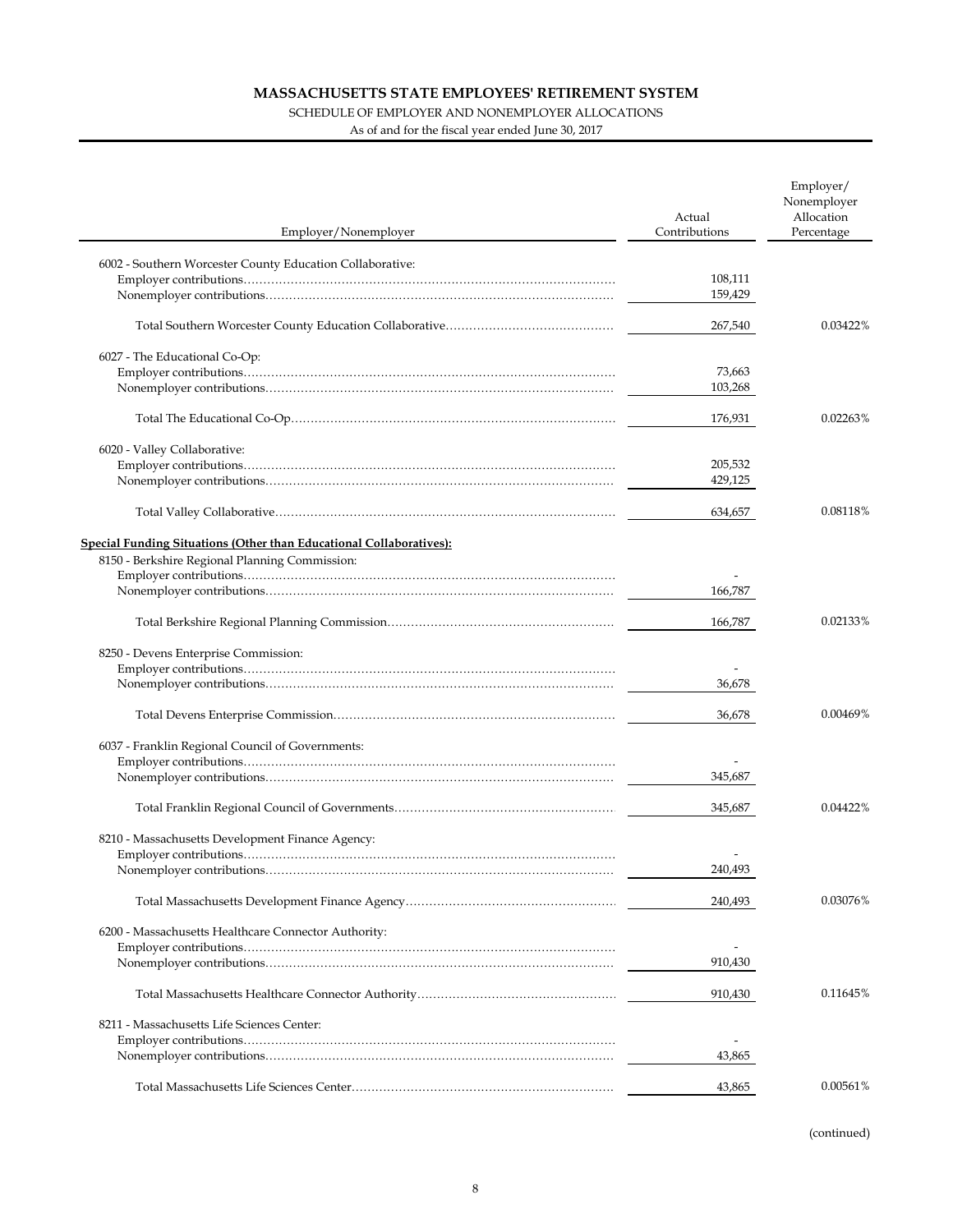### SCHEDULE OF EMPLOYER AND NONEMPLOYER ALLOCATIONS

As of and for the fiscal year ended June 30, 2017

| Actual<br>Contributions<br>Employer/Nonemployer | Employer/<br>Nonemployer<br>Allocation<br>Percentage |
|-------------------------------------------------|------------------------------------------------------|
| 6100 - Massachusetts PRIM Board:                |                                                      |
|                                                 |                                                      |
| 775,095                                         |                                                      |
|                                                 |                                                      |
| 775,095                                         | 0.09914%                                             |
| 6060 - Massachusetts School Building Authority: |                                                      |
|                                                 |                                                      |
| 754,632                                         |                                                      |
| 754,632                                         | 0.09652%                                             |
| 1080 - Massachusetts Water Resources Authority: |                                                      |
|                                                 |                                                      |
| 803,910                                         |                                                      |
| 803,910                                         | 0.10283%                                             |
| 8050 - Metropolitan Area Planning Commission:   |                                                      |
|                                                 |                                                      |
| 1,269,955                                       |                                                      |
|                                                 |                                                      |
| 1,269,955                                       | 0.16244%                                             |
| 781,812,132                                     | 100.00000%                                           |

See accompanying notes to schedule of employer and nonemployer allocations and schedule of pension amounts by employer and nonemployer.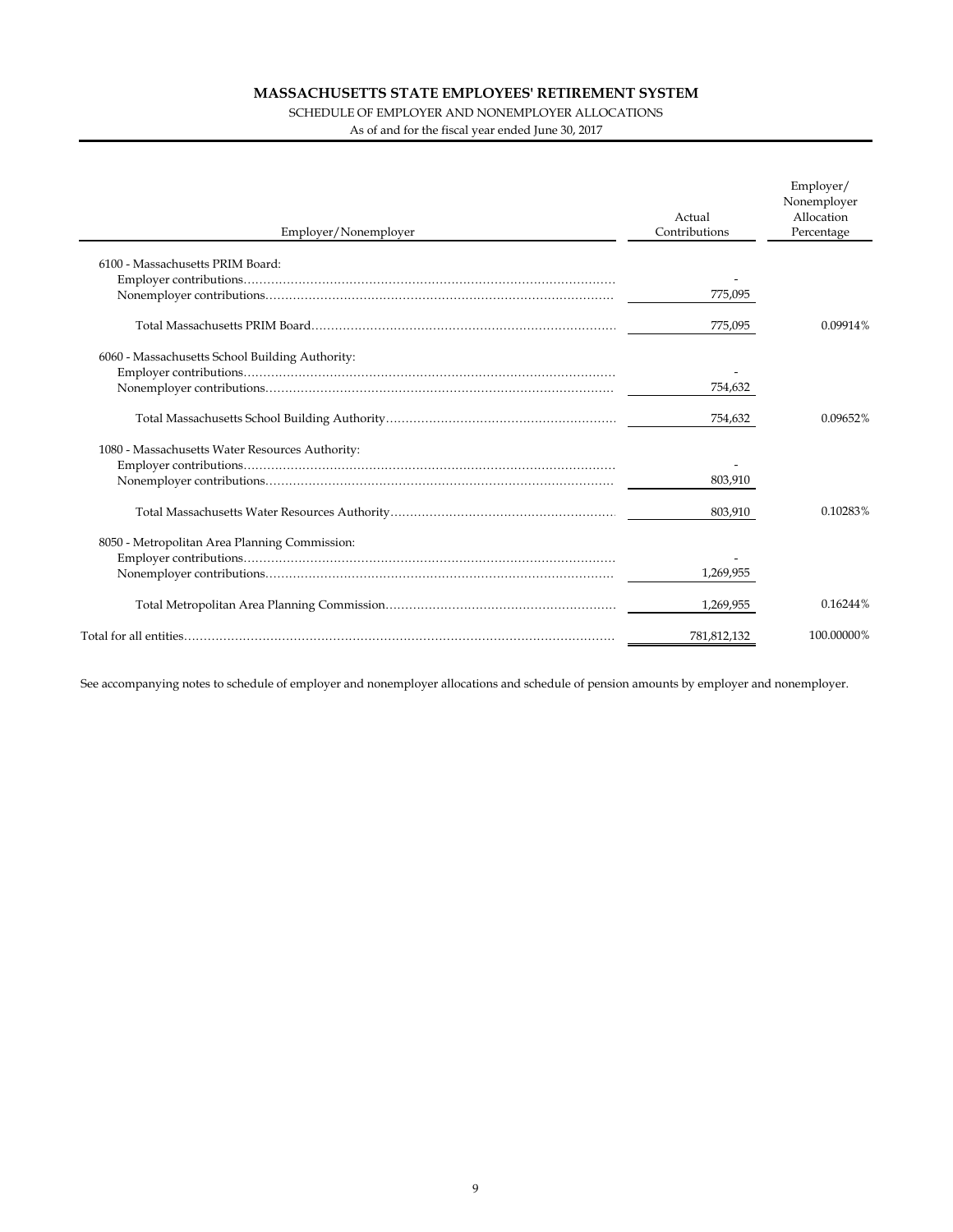**MASSACHUSETTS STATE EMPLOYEES' RETIREMENT SYSTEM** SCHEDULE OF PENSION AMOUNTS BY EMPLOYER AND NONEMPLOYER As of and for the fiscal year ended June 30, 2017

|                                                                       |                             | Deferred Outflows of Resources                                 |                           | Deferred Inflows of Resources |                                               |                                                                | Pension Expense                                                                                          |                          |                                              |                                                      |                                                                            |                                          |
|-----------------------------------------------------------------------|-----------------------------|----------------------------------------------------------------|---------------------------|-------------------------------|-----------------------------------------------|----------------------------------------------------------------|----------------------------------------------------------------------------------------------------------|--------------------------|----------------------------------------------|------------------------------------------------------|----------------------------------------------------------------------------|------------------------------------------|
| Employer/Nonemployer                                                  | Net<br>Pension<br>Liability | Differences<br>Between<br>Expected<br>and Actual<br>Experience | Changes of<br>Assumptions | Changes in<br>Proportion      | Total<br>Deferred<br>Outflows of<br>Resources | Differences<br>Between<br>Expected<br>and Actual<br>Experience | Net Differences<br>Between Projected<br>and Actual Investment<br>Earnings on Pension<br>Plan Investments | Changes in<br>Proportion | Total<br>Deferred<br>Inflows of<br>Resources | Proportionate<br>Share of Plan<br>Pension<br>Expense | Net Amortization<br>of Deferred<br>Amounts from<br>Change in<br>Proportion | <b>Total Employer</b><br>Pension Expense |
| <b>Non Special Funding Situations:</b>                                |                             |                                                                |                           |                               |                                               |                                                                |                                                                                                          |                          |                                              |                                                      |                                                                            |                                          |
| Employer:                                                             |                             |                                                                |                           |                               |                                               |                                                                |                                                                                                          |                          |                                              |                                                      |                                                                            |                                          |
|                                                                       | 11,808,177,393              | 456,552,005<br>-S                                              | 1,228,821,027<br>-S       | 40,443,293<br>\$.             | 1,725,816,325<br>$\mathcal{L}$                | 321,270,653<br>-S                                              | 140,694,516<br>- S                                                                                       | 4,209,309<br>-S          | 466,174,478<br>-S                            | 1,471,925,806<br>S.                                  | - \$<br>8,756,155                                                          | 1,480,681,96<br>-S                       |
| 6070 - Massachusetts State College Building Authority                 | 3,828,162                   | 148,012                                                        | 398,379                   | 462,095                       | 1,008,486                                     | 104,155                                                        | 45,613                                                                                                   | 186,946                  | 336,713                                      | 477,192                                              | 65,036                                                                     | 542,228                                  |
|                                                                       | 39,703,950                  | 1,535,116                                                      | 4,131,802                 | 444,399                       | 6,111,317                                     | 1,080,244                                                      | 473,073                                                                                                  | 1,883,696                | 3,437,013                                    | 4,949,220                                            | (170, 663)                                                                 | 4,778,55                                 |
|                                                                       | 569,276,285<br>6,412,908    | 22,010,529<br>247,949                                          | 59,241,884<br>667,361     | 5,170,076<br>720,155          | 86,422,489<br>1,635,465                       | 15,488,568<br>174,479                                          | 6,782,931<br>76,410                                                                                      | 44,590,939               | 66,862,438<br>250,889                        | 70,962,048<br>799,389                                | (9,307,993)<br>211,676                                                     | 61,654,055<br>1,011,065                  |
| 8100 - Blackstone Valley Regional Vocational School District          | 7,262,203                   | 280,786                                                        | 755,743                   | 135,548                       | 1,172,077                                     | 197,586                                                        | 86,529                                                                                                   | 439,636                  | 723,751                                      | 905,256                                              | (67,003)                                                                   | 838,253                                  |
| 8080 - Bristol/Plymouth Regional Vocational Technical School District | 4,488,845                   | 173,557                                                        | 467,133                   | 516,136                       | 1,156,826                                     | 122,130                                                        | 53,485                                                                                                   | 319,609                  | 495,224                                      | 559,548                                              | 20,584                                                                     | 580,132                                  |
| 8160 - Central Massachusetts Regional Planning Commission             | 2.934.510                   | 113,460                                                        | 305,381                   | 279,942                       | 698.783                                       | 79.841                                                         | 34.965                                                                                                   | 218,339                  | 333.144                                      | 365,796                                              | (15, 222)                                                                  | 350,574                                  |
|                                                                       | 2,403,975                   | 92,947                                                         | 250,170                   | 53,836                        | 396,953                                       | 65,406                                                         | 28,643                                                                                                   | 141,758                  | 235,807                                      | 299,663                                              | (17, 840)                                                                  | 281,823                                  |
|                                                                       | 2.226.222                   | 86,075                                                         | 231,672                   | 315,477                       | 633.224                                       | 60,570                                                         | 26,525                                                                                                   | 147,247                  | 234,342                                      | 277,506                                              | 19,402                                                                     | 296,908                                  |
| 8090 - Montachusett Regional Vocational Technical School District     | 8,031,989<br>8,254,935      | 310,549<br>319,169                                             | 835,851<br>859,052        | 384,335<br>223,813            | 1,530,735<br>1,402,034                        | 218,530<br>224,596                                             | 95,701<br>98,358                                                                                         | 859,067<br>1,618,110     | 1,173,298<br>1,941,064                       | 1,001,212<br>1,029,003                               | (99, 692)<br>(459, 624)                                                    | 901,520<br>569,379                       |
|                                                                       | 1,833,644                   | 70,896                                                         | 190,819                   | 17,811                        | 279,526                                       | 49.889                                                         | 21,848                                                                                                   | 133,238                  | 204,975                                      | 228,569                                              | (26, 120)                                                                  | 202,449                                  |
| 8030 - Northeast Metro Regional Vocational Technical School District  | 6,095,345                   | 235,671                                                        | 634,314                   | 214,918                       | 1,084,903                                     | 165,839                                                        | 72,626                                                                                                   | 742,049                  | 980,514                                      | 759,804                                              | (205, 399)                                                                 | 554,405                                  |
|                                                                       | 2.368.231                   | 91.565                                                         | 246.451                   | 30,027                        | 368.043                                       | 64.434                                                         | 28.217                                                                                                   | 79.317                   | 171.968                                      | 295,207                                              | (5.604)                                                                    | 289,603                                  |
| 8180 - Old Colony Regional Vocational Technical School District       | 3,043,416                   | 117,671                                                        | 316,714                   | 295,927                       | 730,312                                       | 82,804                                                         | 36,262                                                                                                   | 177,402                  | 296,468                                      | 379,371                                              | 27,843                                                                     | 407,214                                  |
|                                                                       | 6,085,355                   | 235,284                                                        | 633,274                   | 218,096                       | 1,086,654                                     | 165,567                                                        | 72,507                                                                                                   | 202,297                  | 440,371                                      | 758,558                                              | (44, 608)                                                                  | 713,950                                  |
| 8140 - Southeastern Regional Planning & Economic Development District | 3,480,678                   | 134,577                                                        | 362,218                   | 29,013                        | 525,808                                       | 94,700                                                         | 41,472                                                                                                   | 97,979                   | 234,152                                      | 433,877                                              | (28, 258)                                                                  | 405,619                                  |
| 8200 - Tri-County Regional Vocational Technical School District       | 11,245,037<br>4,776,488     | 434,779<br>184,678                                             | 1,170,218<br>497.066      | 79,419<br>748,519             | 1,684,416<br>1,430,263                        | 305,949<br>129,956                                             | 133,985<br>56,912                                                                                        | 1,257,278<br>146,702     | 1,697,212<br>333,570                         | 1,401,729<br>595,404                                 | (369, 041)<br>223,693                                                      | 1,032,688<br>819,097                     |
| 8190 - Upper Blackstone Water Pollution Abatement District            | 8,265,187                   | 319,566                                                        | 860,119                   | 226.078                       | 1,405,763                                     | 224,875                                                        | 98,480                                                                                                   | 83,642                   | 406,997                                      | 1,030,281                                            | 65,677                                                                     | 1,095,958                                |
| 8130 - Upper Cape Cod Regional Vocational Technical School District   | 4,215,031                   | 162,970                                                        | 438,638                   | 65,100                        | 666,708                                       | 114,680                                                        | 50,222                                                                                                   | 269,537                  | 434,439                                      | 525,417                                              | (44, 059)                                                                  | 481,358                                  |
|                                                                       |                             |                                                                |                           |                               |                                               |                                                                |                                                                                                          |                          |                                              |                                                      |                                                                            |                                          |
| <b>Special Funding Situations:</b>                                    |                             |                                                                |                           |                               |                                               |                                                                |                                                                                                          |                          |                                              |                                                      |                                                                            |                                          |
| Nonemployer (Commonwealth) attributable to:                           |                             |                                                                |                           |                               |                                               |                                                                |                                                                                                          |                          |                                              |                                                      |                                                                            |                                          |
|                                                                       | 5,841,544                   |                                                                |                           |                               |                                               |                                                                |                                                                                                          |                          |                                              | 728,166                                              | 27,688                                                                     | 755,854                                  |
|                                                                       | 3,222,152<br>6,811,408      |                                                                |                           |                               |                                               |                                                                |                                                                                                          |                          |                                              | 401,651<br>849,063                                   | 15,273<br>32,285                                                           | 416,924<br>881,348                       |
|                                                                       | 13,017,348                  |                                                                |                           |                               |                                               |                                                                |                                                                                                          |                          |                                              | 1,622,653                                            | 61,701                                                                     | 1,684,354                                |
|                                                                       | 8,227,737                   |                                                                |                           |                               |                                               |                                                                |                                                                                                          |                          |                                              | 1,025,613                                            | 38,998                                                                     | 1,064,611                                |
|                                                                       | 5,973,382                   |                                                                |                           |                               |                                               |                                                                |                                                                                                          |                          |                                              | 744,600                                              | 28.313                                                                     | 772,913                                  |
| 6035 - Central Massachusetts Special Education Collaborative          | 5.701.733                   |                                                                |                           |                               |                                               |                                                                |                                                                                                          |                          |                                              | 710.739                                              | 27,025                                                                     | 737.764                                  |
|                                                                       | 1,265,692                   |                                                                |                           |                               |                                               |                                                                |                                                                                                          |                          |                                              | 157,772                                              | 5,999                                                                      | 163,771                                  |
|                                                                       | 12,426,364                  |                                                                |                           |                               |                                               |                                                                |                                                                                                          |                          |                                              | 1,548,985                                            | 58,899                                                                     | 1,607,884                                |
|                                                                       | 13,229,663<br>8,400.716     |                                                                |                           |                               |                                               |                                                                |                                                                                                          |                          |                                              | 1,649,118<br>1,047,175                               | 62,707<br>39,818                                                           | 1,711,825<br>1,086,993                   |
|                                                                       | 3.288.014                   |                                                                |                           |                               |                                               |                                                                |                                                                                                          |                          |                                              | 409,861                                              | 15,585                                                                     | 425,446                                  |
|                                                                       | 11.853.589                  |                                                                |                           |                               |                                               |                                                                |                                                                                                          |                          |                                              | 1,477,587                                            | 56,185                                                                     | 1,533,772                                |
|                                                                       | 17,468,300                  |                                                                |                           |                               |                                               |                                                                |                                                                                                          |                          |                                              | 2,177,478                                            | 82,798                                                                     | 2,260,276                                |
|                                                                       | 11.063.118                  |                                                                |                           |                               |                                               |                                                                |                                                                                                          |                          |                                              | 1,379,052                                            | 52,438                                                                     | 1,431,490                                |
|                                                                       | 10,138,266                  |                                                                |                           |                               |                                               |                                                                |                                                                                                          |                          |                                              | 1,263,766                                            | 48,054                                                                     | 1,311,820                                |
|                                                                       | 3,388,750<br>5,656,065      |                                                                |                           |                               |                                               |                                                                |                                                                                                          |                          |                                              | 422,418<br>705,046                                   | 16,062<br>26,809                                                           | 438,480<br>731,855                       |
|                                                                       | 13,769,155                  |                                                                |                           |                               |                                               |                                                                |                                                                                                          |                          |                                              | 1,716,368                                            | 65,264                                                                     | 1,781,632                                |
| 6009 - Shore Education Consortium                                     | 15.931.468                  |                                                                |                           |                               |                                               |                                                                |                                                                                                          |                          |                                              | 1.985.907                                            | 75,513                                                                     | 2,061,420                                |
|                                                                       | 10,289,691                  |                                                                |                           |                               |                                               |                                                                |                                                                                                          |                          |                                              | 1,282,642                                            | 48,772                                                                     | 1,331,414                                |
|                                                                       | 8,176,147                   |                                                                |                           |                               |                                               |                                                                |                                                                                                          |                          |                                              | 1,019,182                                            | 38,754                                                                     | 1,057,936                                |
| 6003 - Southeastern Massachusetts Education Collaborative             | 9,795,622                   |                                                                |                           |                               |                                               |                                                                |                                                                                                          |                          |                                              | 1,221,055                                            | 46,430                                                                     | 1,267,485                                |
| 6002 - Southern Worcester County Education Collaborative              | 4,388,699                   |                                                                |                           |                               |                                               |                                                                |                                                                                                          |                          |                                              | 547,065                                              | 20,802                                                                     | 567,867                                  |
|                                                                       | 2,902,358<br>10,410,850     |                                                                |                           |                               |                                               |                                                                |                                                                                                          |                          |                                              | 361,788<br>1,297,745                                 | 13,757<br>49,346                                                           | 375,545<br>1,347,091                     |
|                                                                       | 2.735.957                   |                                                                |                           |                               |                                               |                                                                |                                                                                                          |                          |                                              | 341.046                                              | 12,968                                                                     | 354,014                                  |
|                                                                       | 601,662                     |                                                                |                           |                               |                                               |                                                                |                                                                                                          |                          |                                              | 74,999                                               | 2,852                                                                      | 77,851                                   |
|                                                                       | 5.670.615                   |                                                                |                           |                               |                                               |                                                                |                                                                                                          |                          |                                              | 706.860                                              | 26,878                                                                     | 733,738                                  |
|                                                                       | 3,945,023                   |                                                                |                           |                               |                                               |                                                                |                                                                                                          |                          |                                              | 491,759                                              | 18,699                                                                     | 510,458                                  |
|                                                                       | 14,934,603                  |                                                                |                           |                               |                                               |                                                                |                                                                                                          |                          |                                              | 1,861,644                                            | 70,788                                                                     | 1,932,432                                |
|                                                                       | 719,557<br>12,714,581       |                                                                |                           |                               |                                               |                                                                |                                                                                                          |                          |                                              | 89,695<br>1,584,912                                  | 3,411<br>60,265                                                            | 93,106<br>1,645,177                      |
|                                                                       | 12,378,908                  |                                                                |                           |                               |                                               |                                                                |                                                                                                          |                          |                                              | 1,543,069                                            | 58.674                                                                     | 1,601,743                                |
|                                                                       | 13,187,259                  |                                                                |                           |                               |                                               |                                                                |                                                                                                          |                          |                                              | 1,643,833                                            | 62,506                                                                     | 1,706,339                                |
|                                                                       | 20,832,215                  |                                                                |                           |                               |                                               |                                                                |                                                                                                          |                          |                                              | 2,596,800                                            | 98,742                                                                     | 2,695,542                                |
| Total nonemployer (Commonwealth of Massachusetts)                     | 310,358,211                 | 11,999,706                                                     | 32,297,509                | 21,701,998                    | 65,999,213                                    | 8,444,062                                                      | 3,697,920                                                                                                | 14,971,914               | 27,113,897                                   | 38,687,112                                           | 1,471,058                                                                  | 40,158,170                               |
| Totals                                                                | \$12,824,768,000            | \$495,857,517                                                  | \$ 1,334,612,795          | \$ 72,776,011                 | \$1,903,246,323                               | 348,929,513<br>S.                                              | 152,807,200                                                                                              | 72,776,011<br>-S -       | \$ 574,512,724                               | 1,598,646,968<br>S.                                  | - S                                                                        | 1,598,646,968<br>-S                      |
|                                                                       |                             |                                                                |                           |                               |                                               |                                                                |                                                                                                          |                          |                                              |                                                      |                                                                            |                                          |

See accompanying notes to schedule of employer and nonemployer allocations and schedule of pension amounts by employer and nonemployer.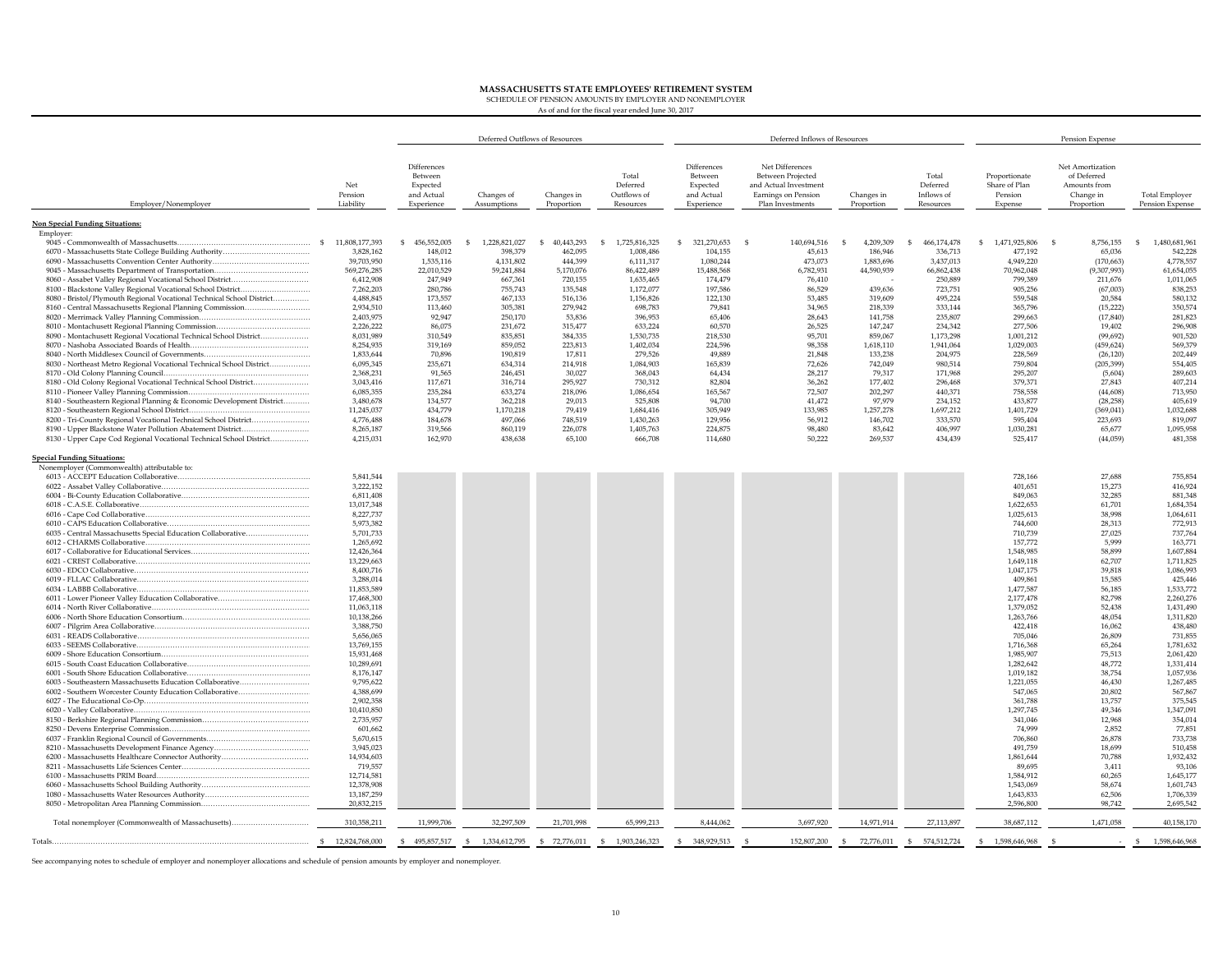## **NOTE 1 – PLAN DESCRIPTION**

The Massachusetts State Employees' Retirement System (MSERS) is a public employee retirement system (PERS), that administers a cost-sharing multiple employer defined benefit pension plan as defined by Governmental Accounting Standards Board (GASB) Statement No. 67, *Financial Reporting for Pension Plans*, covering substantially all employees of the Commonwealth and certain employees of independent authorities and agencies. The former Massachusetts Turnpike Authority (MTA) employees and retirees became members of MSERS upon the creation of the Massachusetts Department of Transportation (MassDOT). Other employees who transferred to MassDOT have been, and remain, members of MSERS. The assets and liabilities of the former MTA have been transferred to MSERS. MSERS is part of the Commonwealth's reporting entity and does not issue a stand-alone audited financial report.

Management of MSERS is vested in the Massachusetts State Retirement Board (the MSRB) which consists of five members–two elected by current and active MSERS members, one who is appointed by the State Treasurer, the State Treasurer, who serves as ex-officio and is the Chair of the MSRB and one by the remaining members of the MSRB.

*Benefits provided***.** MSERS provides retirement, disability, survivor and death benefits to members and their beneficiaries. Massachusetts General Laws (MGL) establishes uniform benefit and contribution requirements for all contributory PERS. These requirements provide for superannuation retirement allowance benefits up to a maximum of 80% of a member's highest three-year average annual rate of regular compensation. For employees hired after April 1, 2012, retirement allowances are calculated on the basis of the last five years or any five consecutive years, whichever is greater in terms of compensation. Benefit payments are based upon a member's age, length of creditable service, and group creditable service, and group classification. The authority for amending these provisions rests with the Legislature.

Members become vested after ten years of creditable service. A superannuation retirement allowance may be received upon the completion of twenty years of creditable service or upon reaching the age of 55 with ten years of service. Normal retirement for most employees occurs at age 65; for certain hazardous duty and public safety positions, normal retirement is at age 55. Most employees who joined the system after April 1, 2012 cannot retire prior to age 60.

The MSERS' funding policies have been established by Chapter 32 of the MGL. The Legislature has the authority to amend these policies. The annuity portion of the MSERS retirement allowance is funded by employees, who contribute a percentage of their regular compensation. Costs of administering the plan are funded out of plan assets.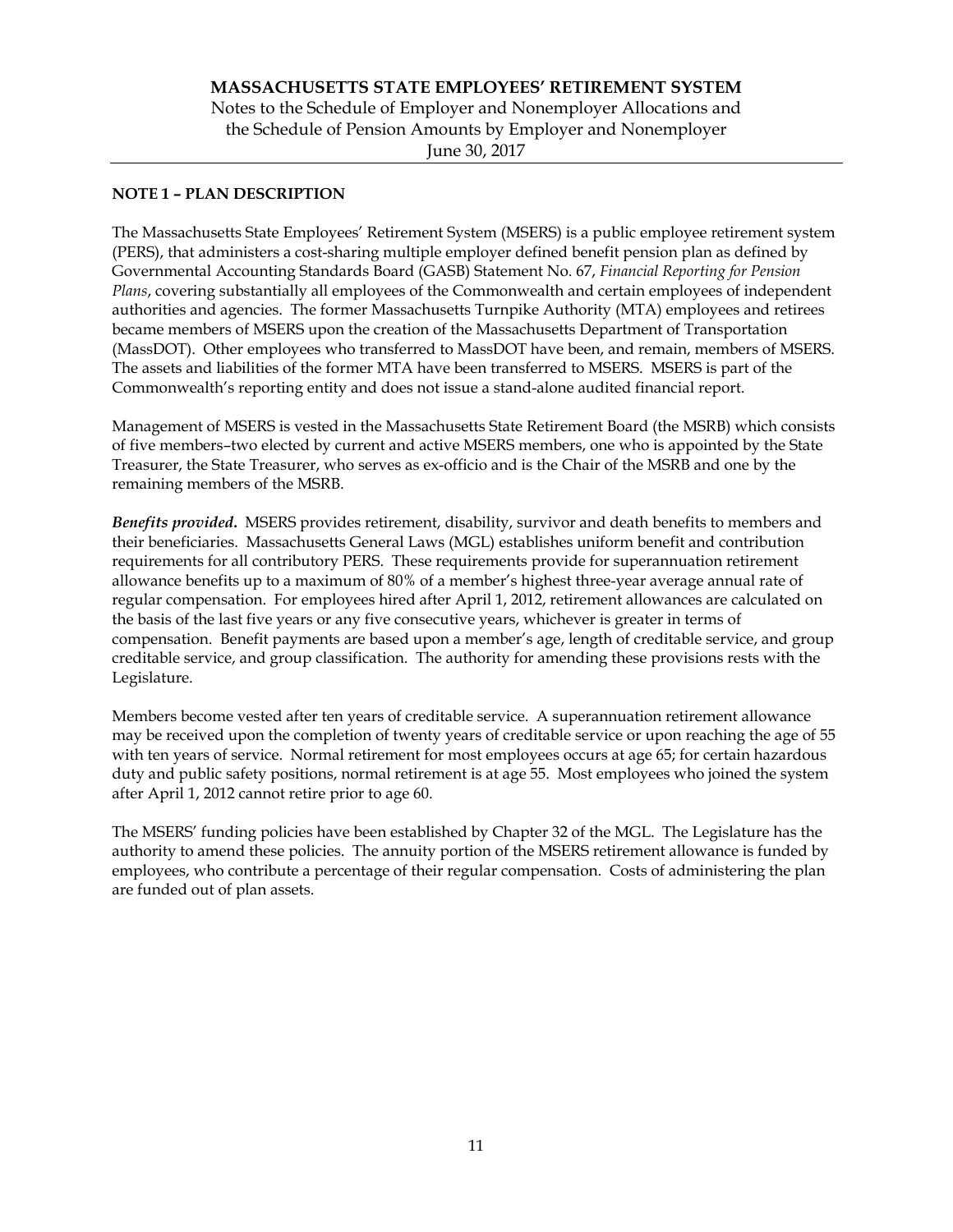Notes to the Schedule of Employer and Nonemployer Allocations and the Schedule of Pension Amounts by Employer and Nonemployer

June 30, 2017

Member contributions for MSERS vary depending on the most recent date of membership:

| Hire Date             | % of Compensation                                               |  |  |  |
|-----------------------|-----------------------------------------------------------------|--|--|--|
|                       |                                                                 |  |  |  |
|                       |                                                                 |  |  |  |
|                       | 7% of regular compensation                                      |  |  |  |
| 1984 to $6/30/1996$   | 8% of regular compensation                                      |  |  |  |
| $7/1/1996$ to present | 9% of regular compensation except for State Police which is 12% |  |  |  |
|                       | of regular compensation                                         |  |  |  |
|                       | An additional 2% of regular compensation in excess of \$30,000  |  |  |  |

In addition, members of Group 1 who join the system on or after April 2, 2012 will have their withholding rate reduced to 6% after achieving 30 years of creditable service.

## **NOTE 2 – BASIS OF PRESENTATION**

The schedule of employer and nonemployer allocations and schedule of pension amounts by employer and nonemployer (the Schedules) present amounts that are elements of the financial statements of the MSERS or of its participating employers and nonemployers. Accordingly, they do not purport to be a complete presentation of the financial position or changes in financial position of the MSERS or its participating employers and nonemployers. The amounts presented in the Schedules were prepared in accordance with U.S. generally accepted accounting principles. Such preparation requires management of the MSERS to make a number of estimates and assumptions related to the reported amounts. Actual results could differ from those estimates.

The schedule of employer and nonemployer allocations are based on actual contributions adjusted for any nonemployer contributions.

The MGLs governing employer contribution requirements to MSERS are varied and vary among employers to such an extent that there is no uniform contribution method. Consequently, MSERS developed an effective contribution methodology which allocates total actual contributions amongst the employers in a consistent manner (based on an employer's share of total covered payroll). Any differences between the effective contribution and an employer's actual contributions are considered a nonemployer contribution from the Commonwealth. According to MGL, certain nonemployer contributions are the legal responsibility of the Commonwealth and have accordingly been reflected on the schedule of employer and nonemployer allocations as special funding situations.

The schedule of pension amounts presents each employer in sufficient detail to permit each contributing employer as well as each employer considered to be in special funding situation to derive the necessary information for the preparation of their individual financial statements.

For entities considered to be in a 100% special funding situation there is no net pension liability recognized. However, the notes to the financial statements for these entities must disclose the portion of the nonemployer contributing entity's total proportionate share of the net pension liability as well its portion of pension expense as both revenue and pension expense.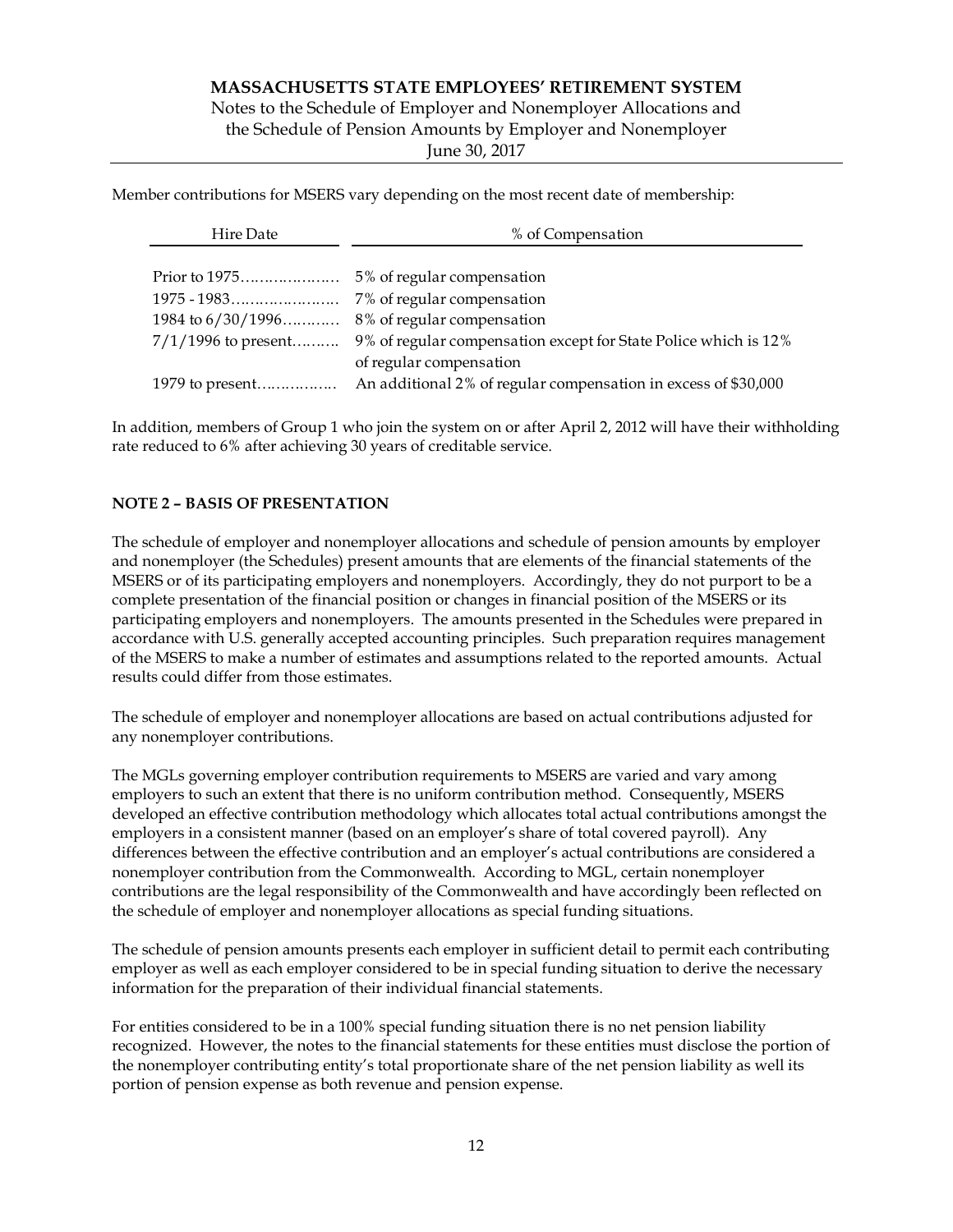# **MASSACHUSETTS STATE EMPLOYEES' RETIREMENT SYSTEM**  Notes to the Schedule of Employer and Nonemployer Allocations and the Schedule of Pension Amounts by Employer and Nonemployer June 30, 2017

The special funding situations created by MGL are described below.

## *Educational Collaboratives*

Collaboratives contribute amounts equal to the normal cost of employees' benefits at a rate established by the Public Employees' Retirement Administration Commission (PERAC), currently 5.6% of covered payroll. Legally, the collaboratives are only responsible for contributing the annual normal cost of their employees' benefits (i.e., the present value of the benefits earned by those employees in any given year) and are not legally responsible for the past service cost attributable to those employees or previously retired employees of the collaboratives. The Commonwealth as a nonemployer is legally responsible for the entire past service cost related to the collaboratives and therefore has a 100% special funding situation.

## *Other Special Funding Situations*

MGLs established certain entities whose employees are members of MSERS. However, MGL does not provide an employer funding mechanism for these entities. Consequently, the Commonwealth is considered the nonemployer contributor and is considered legally responsible to make all actuarially determined employer contributions on behalf of these entities. Therefore these entities are also considered to be in a 100% special funding situation as defined by GASB.

## **NOTE 3 – COLLECTIVE NET PENSION LIABILITY**

Components of the collective net pension liability at June 30, 2017 are as follows (amounts in thousands):

| Less:                                         | \$ 39,107,000 |
|-----------------------------------------------|---------------|
|                                               | 26,282,232    |
| Employers/nonemployers' net pension liability | \$12,824,768  |
| Plan fiduciary net position as a percentage   | 67.21%        |

## *Actuarial Assumptions*

The total pension liability for the June 30, 2017 measurement date was determined by an actuarial valuation as of January 1, 2017 rolled forward to June 30, 2017. This valuation used the following assumptions:

- 1. (a) 7.50% investment rate of return, (b) 3.50% interest rate credited to the annuity savings fund and (c) 3.00% cost of living increase on the first \$13,000 per year.
- 2. Salary increases are based on analyses of past experience but range from 4.00% to 9.00% depending on group and length of service.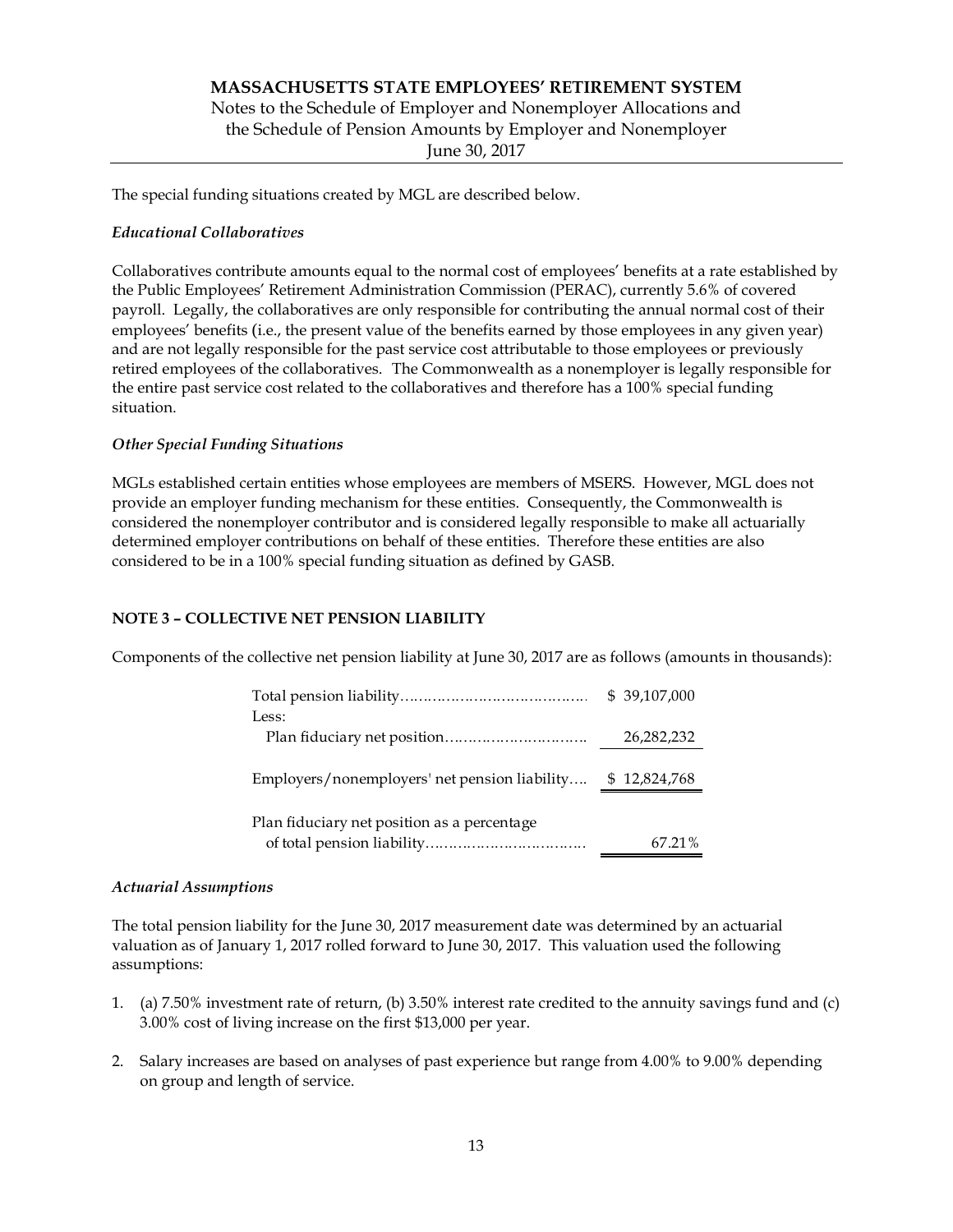Notes to the Schedule of Employer and Nonemployer Allocations and the Schedule of Pension Amounts by Employer and Nonemployer

June 30, 2017

- 3. Mortality rates were as follows:
	- Pre-retirement reflects RP-2014 Blue Collar Employees Table projected generationally with Scale MP-2016 and set forward 1 year for females
	- Post-retirement reflects RP-2014 Blue Collar Healthy Annuitant Table projected generationally with Scale MP-2016 set forward 1 year for females
	- Disability the morality rate is assumed to be in accordance with the RP-2000 Healthy Annuitant Table projected generationally with Scale BB and a base year of 2015 (gender distinct)
- 4. Experience studies were performed as follows:
	- Dated February 27, 2014 and encompasses the period January 1, 2006 to December 31, 2011.

Investment assets of MSERS are with the Pension Reserves Investment Trust (PRIT) Fund. The long-term expected rate of return on pension plan investments was determined using a building-block method in which best-estimate ranges of expected future rates of return are developed for each major asset class. These ranges are combined to produce the long-term expected rate of return by weighting the expected future rates of return by the target asset allocation percentage. Best estimates of geometric rates of return for each major asset class included in the PRIT Fund's target asset allocation as of June 30, 2017 are summarized in the following table:

|                                 |            | Long-Term            |
|---------------------------------|------------|----------------------|
|                                 | Target     | <b>Expected Real</b> |
| Asset Class                     | Allocation | Rate of Return       |
|                                 |            |                      |
|                                 | 40.0%      | 5.0%                 |
| Portfolio Completion Strategies | 13.0%      | 3.6%                 |
| Core Fixed Income               | 12.0%      | 1.1%                 |
| Private Equity                  | 11.0%      | $6.6\%$              |
| Value Added Fixed Income        | $10.0\%$   | 3.8%                 |
|                                 | 10.0%      | 3.6%                 |
| Timber/Natural Resources        | $4.0\%$    | $3.2\%$              |
| Hedge Funds                     | $0.0\%$    | $3.6\%$              |
|                                 |            |                      |
|                                 | 100.0%     |                      |

## *Discount Rate*

The discount rate used to measure the total pension liability was 7.50%. The projection of cash flows used to determine the discount rate assumed that plan member contributions will be made at the current contribution rates and the Commonwealth's contributions will be made at rates equal to the difference between actuarially determined contribution rates and the member rates. Based on those assumptions, the net position was projected to be available to make all projected future benefit payments of current plan members. Therefore, the long-term expected rate of return on pension plan investments was applied to all periods of projected benefit payments to determine the total pension liability.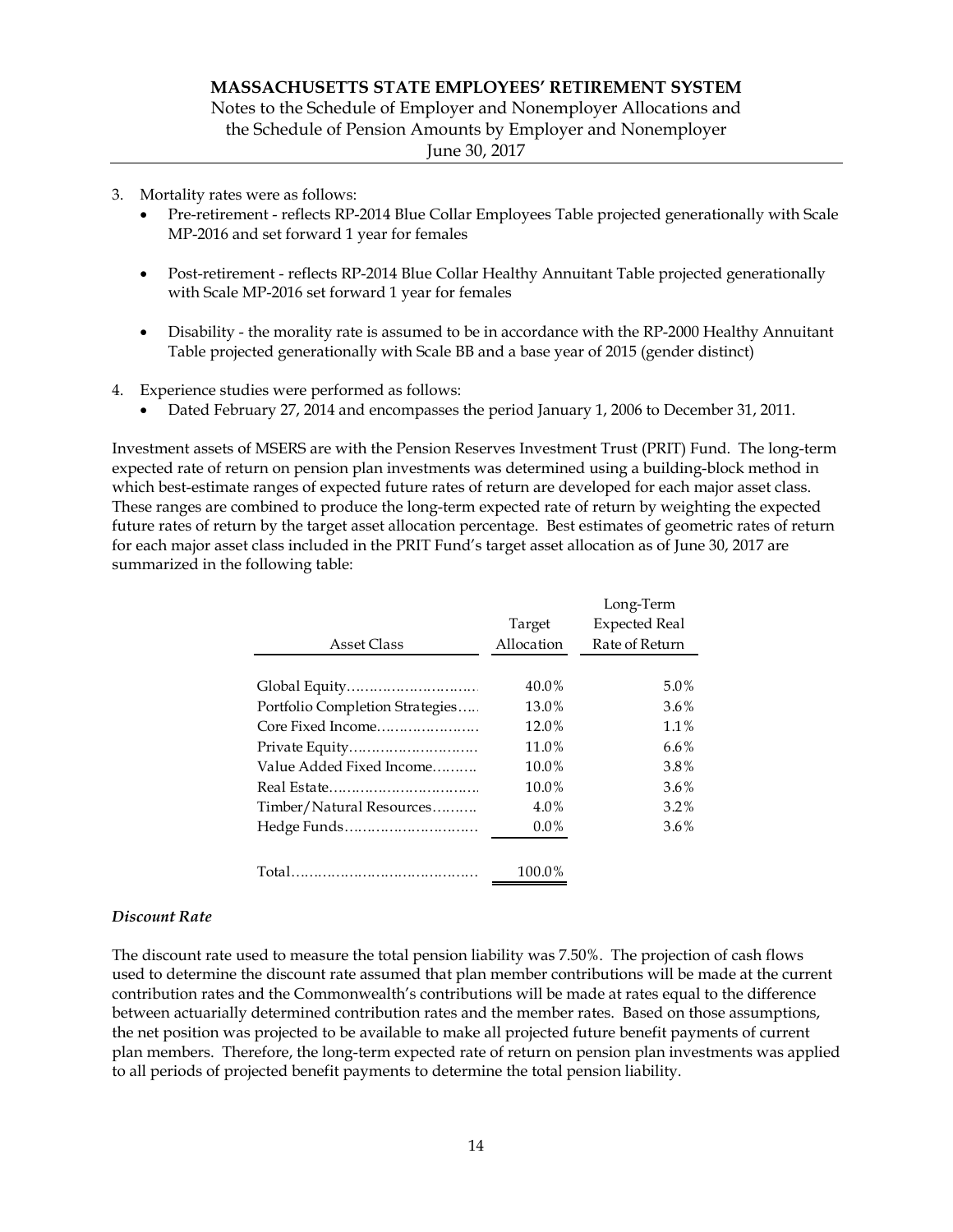# Notes to the Schedule of Employer and Nonemployer Allocations and the Schedule of Pension Amounts by Employer and Nonemployer

June 30, 2017

### *Sensitivity Analysis*

The following illustrates the sensitivity of the collective net pension liability to changes in the discount rate as of June 30, 2017. In particular, the table presents the MSERS collective net pension liability assuming it was calculated using a single discount rate that is one-percentage-point lower or onepercentage-point higher than the current discount rate (amounts in thousands):

| 1% Decrease  | Current Discount |            |     | 1% Increase |  |             |
|--------------|------------------|------------|-----|-------------|--|-------------|
| to 6.50%     | Rate 7.50%       |            |     |             |  | to $8.50\%$ |
|              |                  |            |     |             |  |             |
| \$17,466,800 | \$.              | 12.824.768 | SS. | 9,085,500   |  |             |

### **NOTE 4 – DEFERRED OUTFLOWS AND INFLOWS OF RESOURCES**

The following table summarizes the changes in both deferred outflows and deferred inflows of resources excluding employer specific amounts (change in proportion) (amounts in thousands):

|                                            | Year of  | Amortization  | Balance       |                  |                  | Balance         |
|--------------------------------------------|----------|---------------|---------------|------------------|------------------|-----------------|
|                                            | Deferral | Period        | Ju1y 1, 2016  | Additions        | Deletions        | June 30, 2017   |
| <b>Deferred Outflows of Resources:</b>     |          |               |               |                  |                  |                 |
| Difference between expected                |          |               |               |                  |                  |                 |
| and actual experience                      | 2015     | 5.5 years     | 175,000<br>\$ | \$               | \$<br>(50,000)   | 125,000<br>\$   |
|                                            | 2016     | 5.4 years     | 479,933       |                  | (109,075)        | 370,858         |
|                                            |          |               | 654,933       |                  | (159,075)        | 495,858         |
| Change of assumptions                      | 2014     | 5.5 years     | 46,363        |                  | (18,546)         | 27,817          |
|                                            | 2015     | 5.5 years     | 1,482,728     |                  | (423, 636)       | 1,059,092       |
|                                            | 2017     | 5.4 years     |               | 304,000          | (56, 296)        | 247,704         |
|                                            |          |               | 1,529,091     | 304,000          | (498, 478)       | 1,334,613       |
|                                            |          |               | \$2,184,024   | 304,000<br>\$    | (657, 553)<br>\$ | \$1,830,471     |
| <b>Deferred Inflows of Resources:</b>      |          |               |               |                  |                  |                 |
| Difference between expected                |          |               |               |                  |                  |                 |
| and actual experience                      | 2017     | 5.4 years     | \$            | (428, 232)<br>\$ | 79,302<br>\$     | \$<br>(348,930) |
| Net difference between projected           |          |               |               |                  |                  |                 |
| and actual earnings on plan<br>investments | 2014     | 5 years       | (761, 893)    |                  | 380,948          | (380, 945)      |
|                                            | 2015     | 5 years       | 611,809       |                  | (203, 937)       | 407,872         |
|                                            | 2016     | 5 years       | 1,075,704     |                  | (268, 926)       | 806,778         |
|                                            | 2017     | 5 years       |               | (1,233,139)      | 246,627          | (986, 512)      |
|                                            |          |               | 925,620       | (1,233,139)      | 154,712          | (152, 807)      |
|                                            |          |               |               |                  |                  |                 |
|                                            |          | 925,620<br>\$ | \$(1,661,371) | 234,014<br>\$    | (501, 737)<br>\$ |                 |